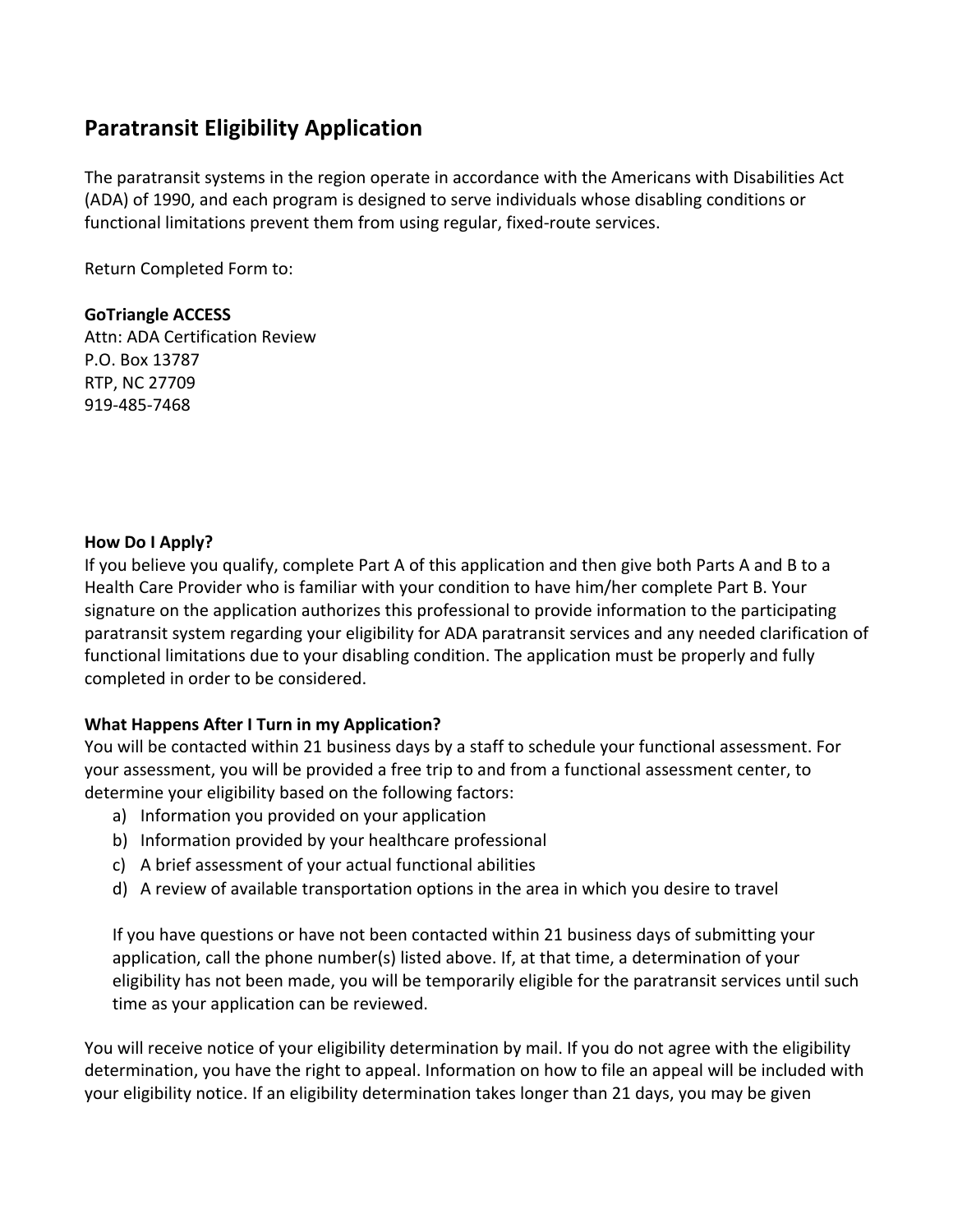eligibility to use the paratransit system until a final decision about your eligibility is made. This does not apply if, through inactions on your part, we are unable to complete the processing of this application.

## **PART A – APPLICANT'S INFORMATION**

## To be completed by applicant or other authorized person, please print. Complete all of Part A and sign. Submit to a Health Care Provider to complete Part B.

| Last 4 Digits of Social Security Number: ____________                                                                                                                                                                          |      |  |
|--------------------------------------------------------------------------------------------------------------------------------------------------------------------------------------------------------------------------------|------|--|
| Home Address:                                                                                                                                                                                                                  |      |  |
| City:                                                                                                                                                                                                                          | Zip: |  |
| Mailing Address (if different from home address):                                                                                                                                                                              |      |  |
| City:                                                                                                                                                                                                                          | Zip: |  |
| Daytime Phone Number:                                                                                                                                                                                                          |      |  |
| <b>Evening Phone Number:</b>                                                                                                                                                                                                   |      |  |
| <b>Cell Phone Number:</b>                                                                                                                                                                                                      |      |  |
| TTD Number (if applicable):                                                                                                                                                                                                    |      |  |
| Date of Birth: ___________________________________Gender: Male ______________Female ________                                                                                                                                   |      |  |
| Primary Language: English _____________ Spanish __________ Other (please specify) __________                                                                                                                                   |      |  |
| In case of emergency, please contact:                                                                                                                                                                                          |      |  |
|                                                                                                                                                                                                                                |      |  |
|                                                                                                                                                                                                                                |      |  |
| <b>ABOUT YOUR MOBILITY</b>                                                                                                                                                                                                     |      |  |
| Do you use any of the following mobility aids? (Check all that apply.)                                                                                                                                                         |      |  |
| Cane Mhite Cane Manual Wheelchair Powered Wheelchair                                                                                                                                                                           |      |  |
| Service Animal ______ Picture Board ______ Walker _____ Powered scooter/cart ____                                                                                                                                              |      |  |
| Alphabet Board ____ Crutches _____ Boarding Chair _____ Portable Oxygen ____                                                                                                                                                   |      |  |
|                                                                                                                                                                                                                                |      |  |
| Other (please describe) example and the contract of the contract of the contract of the contract of the contract of the contract of the contract of the contract of the contract of the contract of the contract of the contra |      |  |
| If you use a manual, powered wheelchair or scooter, what year/make/model is it?                                                                                                                                                |      |  |

If you use a manual, powered wheelchair or scooter, is it more than 30 inches wide, more than 48 inches long, or does it, when in use, weigh more than 1000 pounds (including person plus the mobility device)? Yes \_\_\_\_\_\_\_\_ No \_\_\_\_\_\_\_

\_\_\_\_\_\_\_\_\_\_\_\_\_\_\_\_\_\_\_\_\_\_\_\_\_\_\_\_\_\_\_\_\_\_\_\_\_\_\_\_\_\_\_\_\_\_\_\_\_\_\_\_\_\_\_\_\_\_\_\_\_\_\_\_\_\_\_\_\_\_\_\_\_\_\_\_\_\_\_\_\_\_\_\_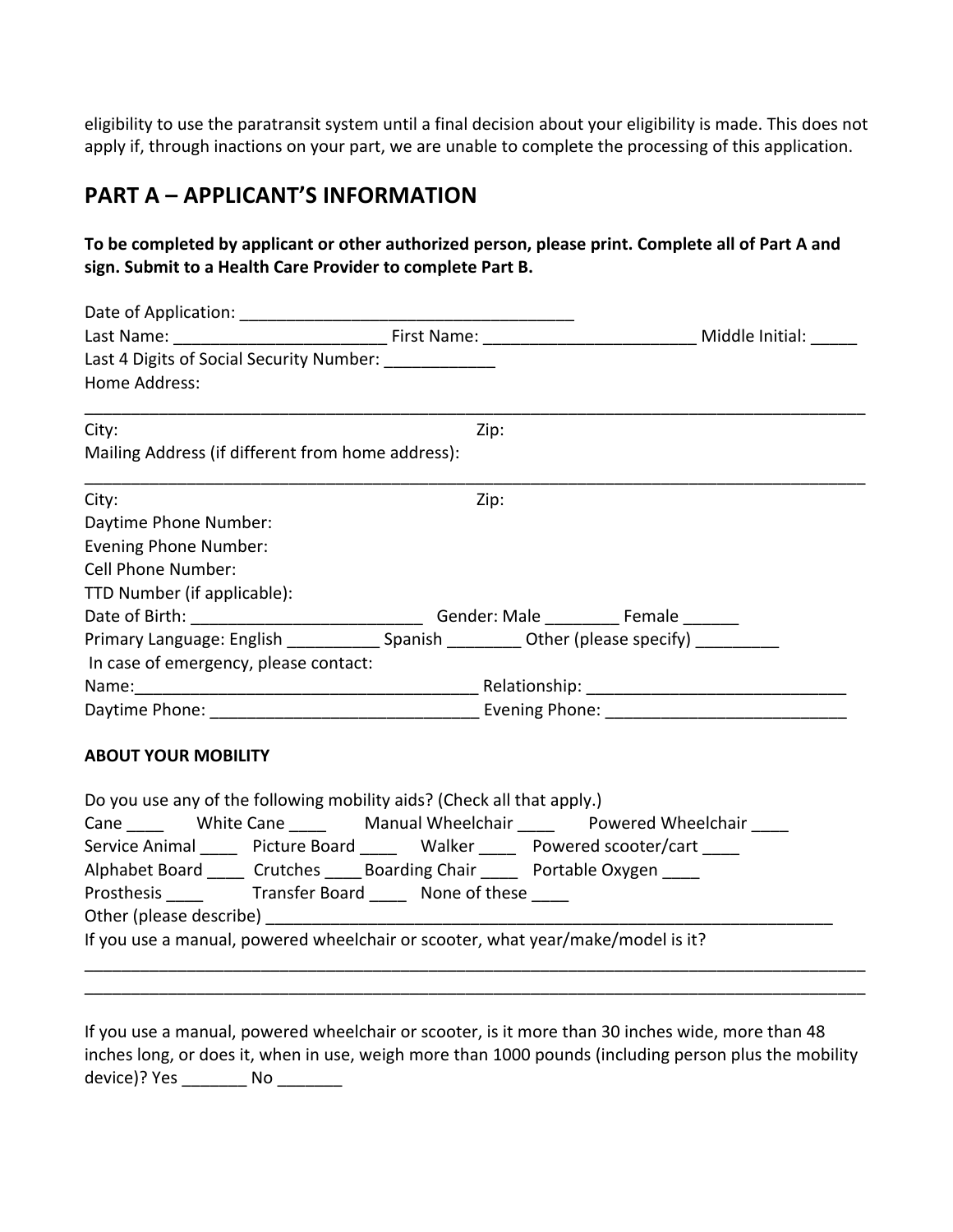#### **ABOUT YOUR DISABILITY OR LIMITATIONS**

Please **check all that apply** of the following statements that best define the nature of your disability or limitation that prevents you from using fixed-route bus service. Describe your specific needs in the space provided.

I have a mobility impairment that prevents me from getting to and/or getting on a fully accessible vehicle without assistance. If checked, describe the nature of this condition and any environmental obstacles (such as inclines, curbs and distances) that affect your ability to access public transportation.  $(MOB)$ 

\_\_\_\_\_\_\_\_\_\_\_\_\_\_\_\_\_\_\_\_\_\_\_\_\_\_\_\_\_\_\_\_\_\_\_\_\_\_\_\_\_\_\_\_\_\_\_\_\_\_\_\_\_\_\_\_\_\_\_\_\_\_\_\_\_\_\_\_\_\_\_\_\_\_\_\_\_\_\_\_\_\_\_ 

----------------------------------------------------------------------------------------------------------------------------------------

The condition is: Lemporary bermanent

I have a visual impairment that prevents me from finding my way to and from a fixed-route bus stop without assistance. If checked, describe nature of your condition and your functional level of vision.  $(VIS)$ 

-----------------------------------------------------------------------------------------------------------------------------------------

\_\_\_\_\_\_\_\_\_\_\_\_\_\_\_\_\_\_\_\_\_\_\_\_\_\_\_\_\_\_\_\_\_\_\_\_\_\_\_\_\_\_\_\_\_\_\_\_\_\_\_\_\_\_\_\_\_\_\_\_\_\_\_\_\_\_\_\_\_\_\_\_\_\_\_\_\_\_\_\_\_\_\_\_

I have a cognitive disability that prevents me from remembering and understanding information needed to get myself safely to and from the bus stop. If checked, describe the origin and characteristics of your condition. (COG) and the set of your condition. (COG)

\_\_\_\_\_\_\_\_\_\_\_\_\_\_\_\_\_\_\_\_\_\_\_\_\_\_\_\_\_\_\_\_\_\_\_\_\_\_\_\_\_\_\_\_\_\_\_\_\_\_\_\_\_\_\_\_\_\_\_\_\_\_\_\_\_\_\_\_\_\_\_\_\_\_\_\_\_\_\_\_\_\_\_\_

-----------------------------------------------------------------------------------------------------------------------------------------

\_\_\_\_\_\_\_\_\_\_\_\_\_\_\_\_\_\_\_\_\_\_\_\_\_\_\_\_\_\_\_\_\_\_\_\_\_\_\_\_\_\_\_\_\_\_\_\_\_\_\_\_\_\_\_\_\_\_\_\_\_\_\_\_\_\_\_\_\_\_\_\_\_\_\_\_\_\_\_\_\_\_\_\_

-----------------------------------------------------------------------------------------------------------------------------------------

Are you involved in any programs or training that will have an impact on your ability to use public transportation? If so, please describe. \_\_\_\_\_\_\_\_\_\_\_\_\_\_\_\_\_\_\_\_\_\_\_\_\_\_\_\_\_\_\_\_\_\_\_\_\_\_\_\_\_\_\_\_\_\_\_\_\_\_\_\_\_ 

 $\Box$  I have a severe medical condition that limits my ability to function. If checked, describe condition and note whether your condition is temporary or permanent and if it is episodic in nature (i.e. do you have "good days" or times when you can access transportation and "bad days" when you cannot?) (OTH)\_\_\_\_\_\_\_\_\_\_\_\_\_\_\_\_\_\_\_\_\_\_\_\_\_\_\_\_\_\_\_\_\_\_\_\_\_\_\_\_\_\_\_\_\_\_\_\_\_\_\_\_\_\_\_\_\_\_\_\_\_\_\_\_\_\_\_\_\_\_\_\_\_\_\_\_\_\_\_

The condition is: Lemporary bermanent

--------------------------------------------------------------------------------------------------------------------------------------------------------------------

\_\_\_\_\_\_\_\_\_\_\_\_\_\_\_\_\_\_\_\_\_\_\_\_\_\_\_\_\_\_\_\_\_\_\_\_\_\_\_\_\_\_\_\_\_\_\_\_\_\_\_\_\_\_\_\_\_\_\_\_\_\_\_\_\_\_\_\_\_\_\_\_\_\_\_\_\_\_\_\_\_\_\_\_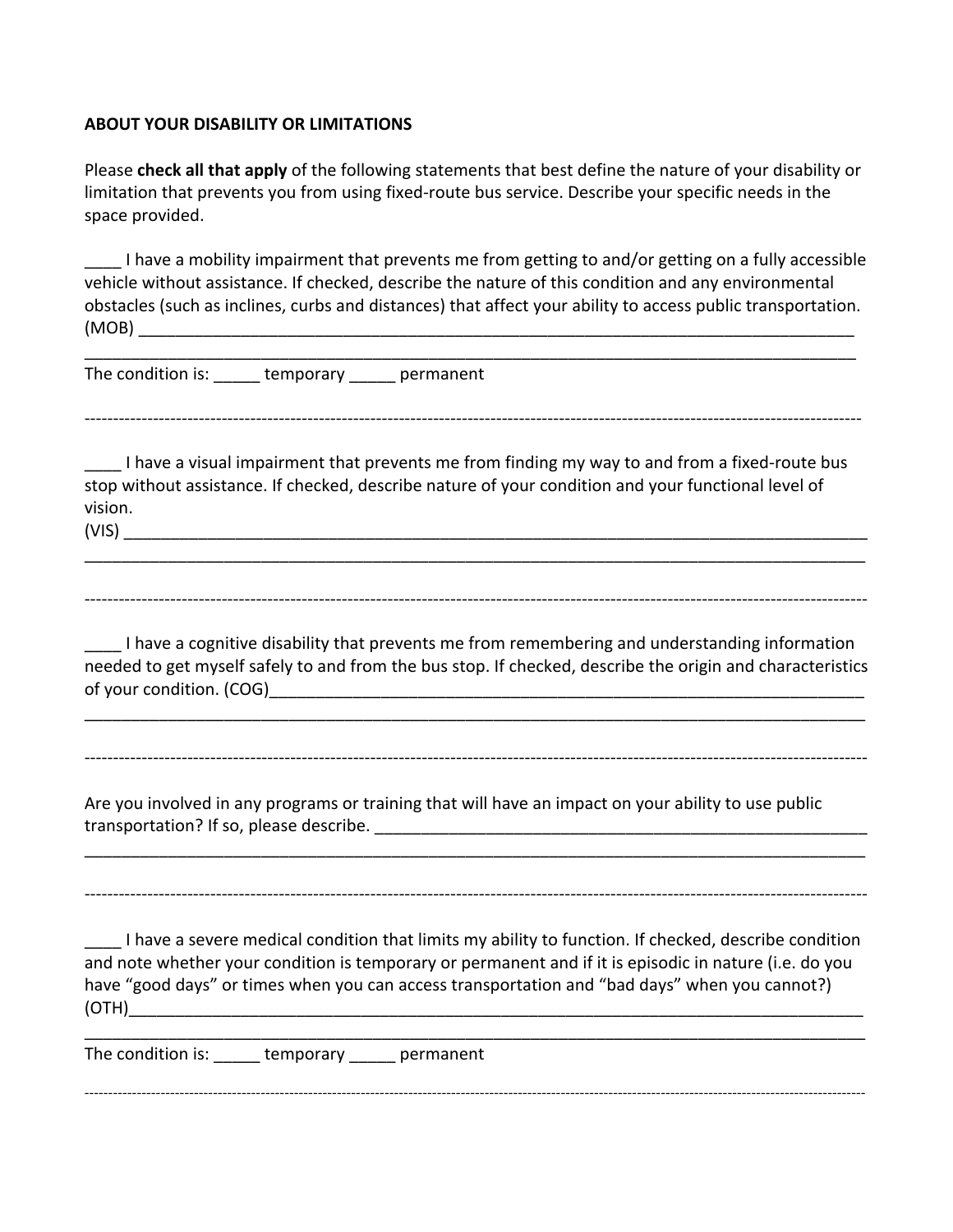I am declining with functional losses due to aging. I feel I am not able to access regular bus service due to the following limitations: (OTH) \_\_\_\_\_\_\_\_\_\_\_\_\_\_\_\_\_\_\_\_\_\_\_\_\_\_\_\_\_\_\_\_\_\_\_\_\_\_\_\_\_\_\_\_\_\_\_\_\_\_\_\_\_\_\_\_ 

| My functional limitations do not fit into any of the above categories. I am unable to use regular                                                                                              |  |  |
|------------------------------------------------------------------------------------------------------------------------------------------------------------------------------------------------|--|--|
|                                                                                                                                                                                                |  |  |
| The condition is: ______ temporary ______ permanent                                                                                                                                            |  |  |
| TRANSPORTATION NEEDS, ENVIRONMENTAL OR INDIVIDUAL FACTORS                                                                                                                                      |  |  |
| Do you currently use any regular fixed-route bus services? Yes _____ No ____                                                                                                                   |  |  |
|                                                                                                                                                                                                |  |  |
| Can you get to the bus stop by yourself? Yes _____ No ____                                                                                                                                     |  |  |
|                                                                                                                                                                                                |  |  |
| Please check any of the following that are applicable to your situation:<br>If I am waiting outside at a bus stop, I must have:<br>__ a bench ____ a shelter ____ nothing additional           |  |  |
| When crossing a street, I need:                                                                                                                                                                |  |  |
| ____ curb cuts ________tactile curb warnings ______ audible signals                                                                                                                            |  |  |
| ____ accessible median not more than____ (enter #) lanes of traffic ________ nothing                                                                                                           |  |  |
| I cannot make my way across ground that is:<br>____paved or sidewalk ______ grassy _____ gravel _____ hilly                                                                                    |  |  |
| My ability to access transportation is affected by weather that is:<br>_____ rainy ______ icy ______ windy<br>My ability to access transportation depends on the time of day. I cannot see in: |  |  |
|                                                                                                                                                                                                |  |  |
| My ability to access stairs is as follows. I can manage:<br>____ only one or two steps _____ only with a handrail _____ no steps                                                               |  |  |
| The distance I can travel to and from bus stops is:                                                                                                                                            |  |  |
| _____ no more than _____ feet ____ _____ at least five blocks                                                                                                                                  |  |  |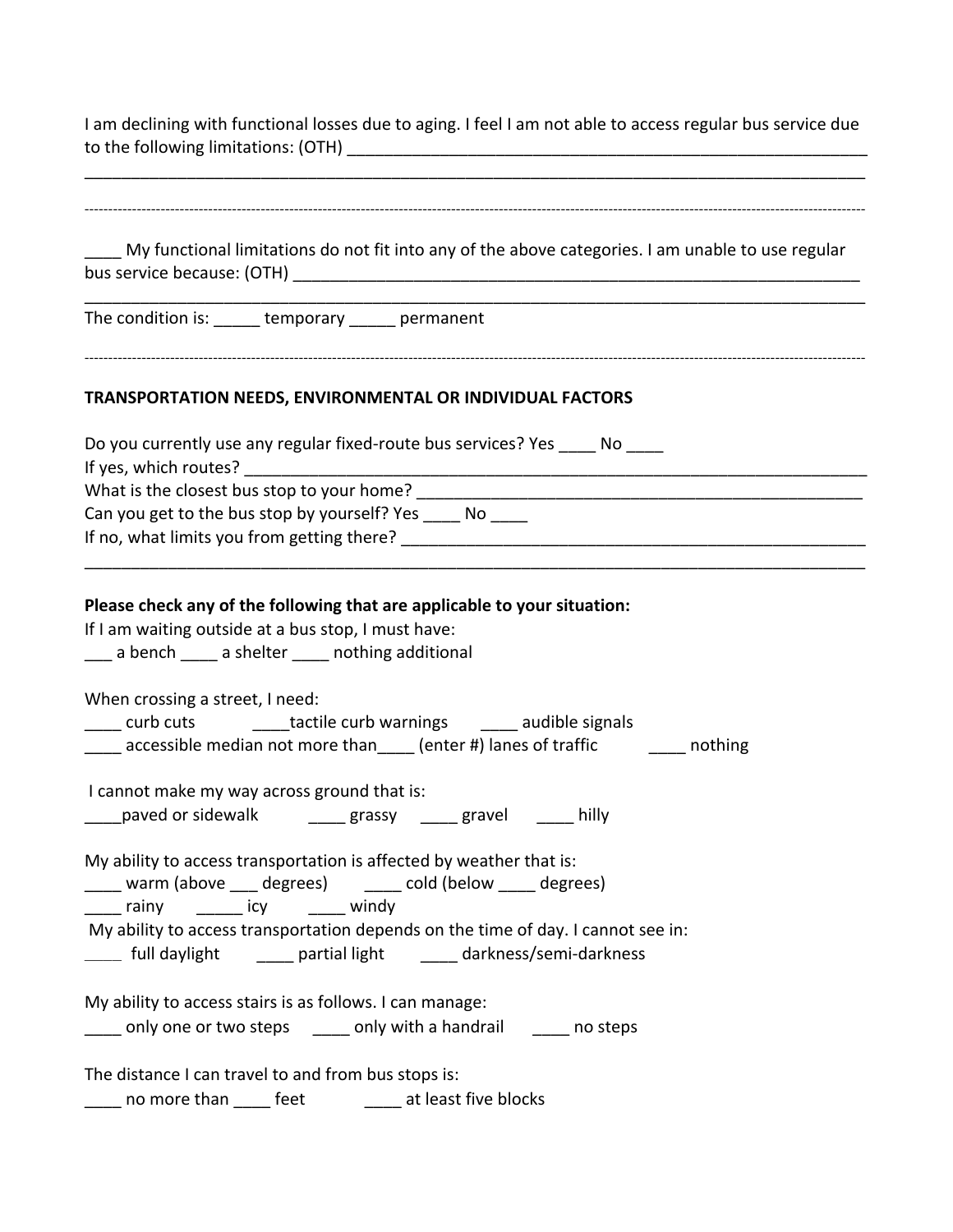| I can wait at a bus stop:<br>_____ no more than _____ minutes ______ at least an hour                                                                                                                                          |
|--------------------------------------------------------------------------------------------------------------------------------------------------------------------------------------------------------------------------------|
| The bus stops that I can access:<br>must be stops for which I have received formal travel training<br>must be only in areas familiar to me.                                                                                    |
| I travel: ________ alone _______ both alone and with a companion<br>only with an attendant or companion (this does not affect your eligibility)                                                                                |
| If you travel with someone who assists you, does this person assist you in:<br>____ getting to or from bus stop _____ getting on or off the bus<br>helping you where you are going                                             |
| Other (please describe): example and a series of the series of the series of the series of the series of the series of the series of the series of the series of the series of the series of the series of the series of the s |
| I can cross a street with: 23 anes 100 and 4-6 lanes 100 annot cross                                                                                                                                                           |
| Please list any specific trips for which you have received travel training and the name of the<br>Orientation and Mobility Specialist who provided the training:                                                               |
|                                                                                                                                                                                                                                |

List your 5-6 most frequent destinations and how you currently get there:

| Destination | Frequency of Travel | How you get there now |
|-------------|---------------------|-----------------------|
|             |                     |                       |
|             |                     |                       |
|             |                     |                       |
|             |                     |                       |
|             |                     |                       |
|             |                     |                       |

List places you would like to go but cannot current access:

| <b>Destination</b> | <b>Frequency Desired</b> | Barriers to your access |
|--------------------|--------------------------|-------------------------|
|                    |                          |                         |
|                    |                          |                         |
|                    |                          |                         |
|                    |                          |                         |
|                    |                          |                         |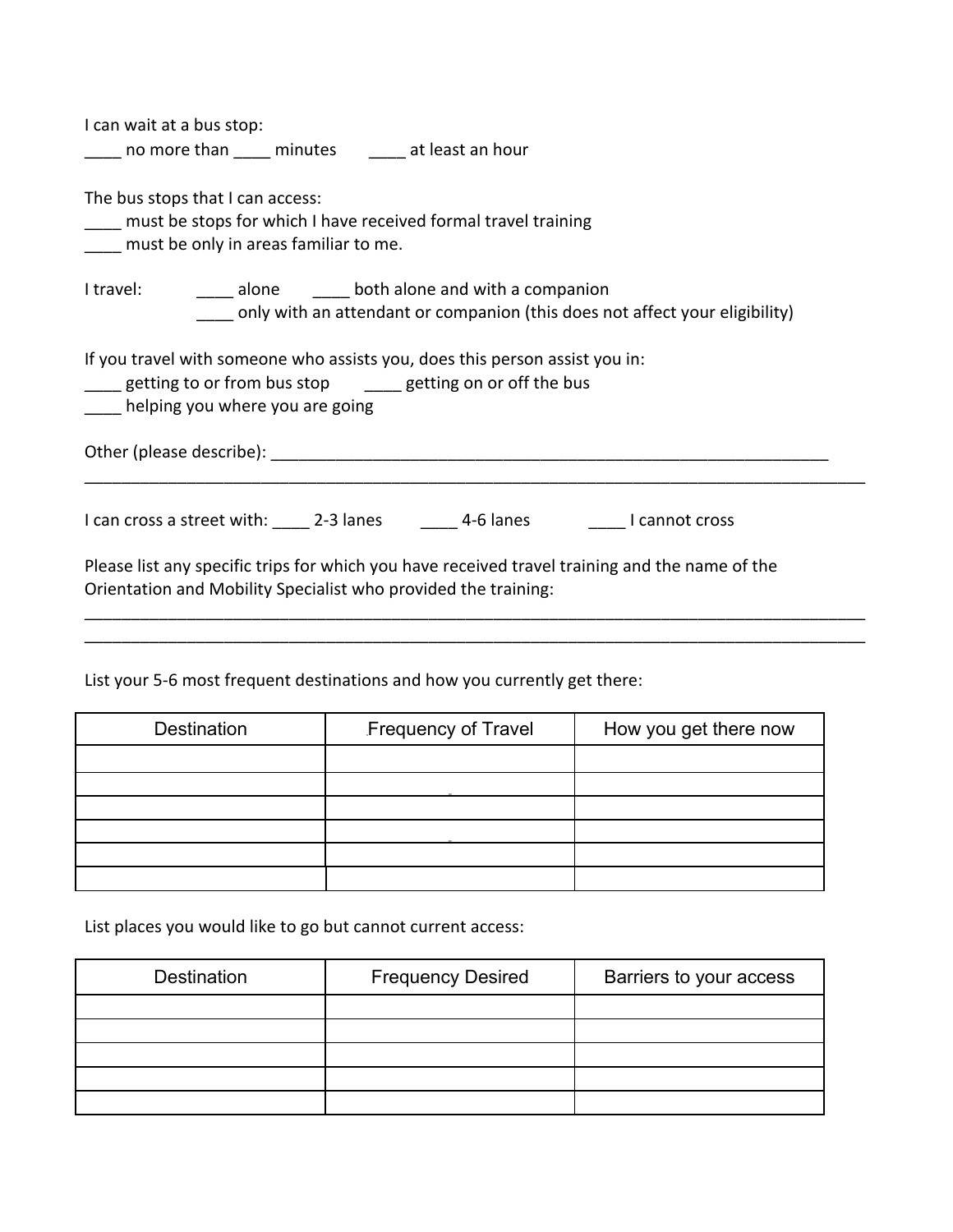#### **Person completing form other than applicant (please check one):**

**The Latter Contrify** that the information provided in this application is true and correct, based upon information given me by the applicant.

I certify that the information provided in this application is true and correct, based upon my own knowledge of the applicant's health condition or disability.

Exceptions or Additions: **Exceptions** or Additions:

| Daytime Phone Number: ____________________ |  |
|--------------------------------------------|--|
|                                            |  |
|                                            |  |
|                                            |  |
|                                            |  |
|                                            |  |

**Please list the name of the Health Care Provider who will be verifying your application.** 

Name: \_\_\_\_\_\_\_\_\_\_\_\_\_\_\_\_\_\_\_\_\_\_\_\_\_\_\_\_\_\_\_\_\_\_\_\_\_\_\_\_\_\_\_\_\_\_\_\_\_\_\_\_\_\_\_\_\_ Phone Number:  $\Box$ 

#### **CERTIFICATION AND AUTHORIZATION FOR RELEASE OF INFORMATION**

I certify that the information contained in Part A of this application is correct, and I hereby authorize the above-named professional to provide verification of my condition as well as information about my condition to the participating paratransit systems (specifically GoDurham ACCESS, GoTriangle ACCESS and Chapel Hill EZ Rider Service) regarding my eligibility for the paratransit services. Additionally, I authorize the above-named professional to provide needed clarification of functional limitations to the Functional Assessment Organization (Durham Exchange Club Industries, Inc.).

This authorization will be valid for one year from the date signed unless otherwise noted. Applicant's Signature: \_\_\_\_\_\_\_\_\_\_\_\_\_\_\_\_\_\_\_\_\_\_\_\_\_\_\_\_\_\_\_ Date: \_\_\_\_\_\_\_\_\_\_\_\_\_\_\_\_\_\_\_\_\_\_\_\_\_\_\_ 

## **PARATRANSIT ELIGIBILITY APPLICATION CERTIFICATION OF HEALTH CARE PROVIDER**

You are being asked by the applicant named in Part A of this application to provide information regarding his/her ability to use the regular fixed-route services provided by the transit systems in the region. For those people who are not able to use the regular fixed-route services, with the accommodations provided, the transit system may allow them to use paratransit services. The information you provide will allow us to evaluate the request and determine this individual's specific needs. Thank you for your cooperation in this matter.

Please note: All regular fixed-route and connector services available within the region are currently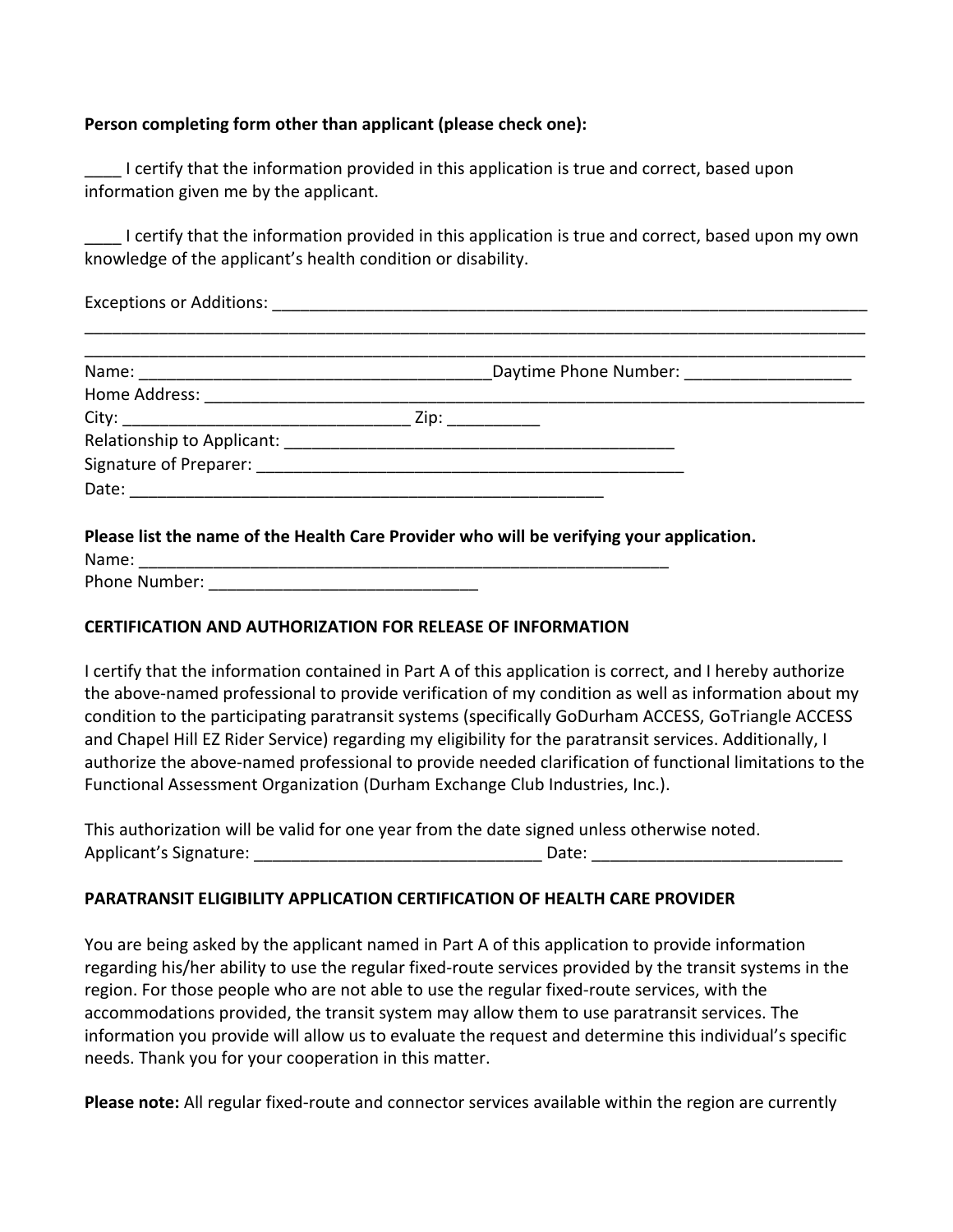accessible to people with disabilities who need lift-equipped vehicles, vehicles that kneel to the curb, and/or announcement of bus stops. In order to be eligible for the paratransit services, the individual must be unable to access these services due to conditions that prevent them from getting to or from a fixed-route bus stop, or transferring between vehicles, and/or conditions that prevent them from being able to get on, ride or get off a lift-equipped vehicle. Individuals for whom performing these tasks is inconvenient or uncomfortable are **not eligible** for services, and you are asked to verify this information. 

It is extremely important that you provide specific information about the individual's **functional limitations** so that eligibility determination can be made.

Please follow these steps to verify this application:

- 1. Read the applicant's statements provided in Part A in its entirety.
- 2. Fill out Part B completely using the criteria provided.
- 3. Return completed application to applicant within seven (7) days of receipt (applicant is responsible for returning application to paratransit provider).
- 4. Be aware that you may be contacted for further information about applicant's abilities.
- 5. If you have questions, contact the paratransit provider at:
	- Chapel Hill EZ Rider: 919-969-4900
	- GoTriangle ACCESS: 919-485-7468
	- GoDurham ACCESS: 919-560-1551

# **PART B – CERTIFICATION OF HEALTH CARE PROVIDER**

1. I have read Part A in its entirety and I agree with the information provided.

\_\_\_\_\_ Yes \_\_\_\_\_ No

If no, please explain: \_\_\_\_\_\_\_\_\_\_\_\_\_\_\_\_\_\_\_\_\_\_\_\_\_\_\_\_\_\_\_\_\_\_\_\_\_\_\_\_\_\_\_\_\_\_\_\_\_\_\_\_\_\_\_\_\_\_\_\_\_ 

2. Identify the condition causing this applicant's disability.

3. Specify which functional limitations are associated with this condition, and be specific when asked to supply additional information.

\_\_\_\_\_\_\_\_\_\_\_\_\_\_\_\_\_\_\_\_\_\_\_\_\_\_\_\_\_\_\_\_\_\_\_\_\_\_\_\_\_\_\_\_\_\_\_\_\_\_\_\_\_\_\_\_\_\_\_\_\_\_\_\_\_\_\_\_\_\_\_\_\_\_\_\_\_\_\_\_\_\_\_\_ 

\_\_\_\_\_\_\_\_\_\_\_\_\_\_\_\_\_\_\_\_\_\_\_\_\_\_\_\_\_\_\_\_\_\_\_\_\_\_\_\_\_\_\_\_\_\_\_\_\_\_\_\_\_\_\_\_\_\_\_\_\_\_\_\_\_\_\_\_\_\_\_\_\_\_\_\_\_\_\_\_\_\_\_\_ \_\_\_\_\_\_\_\_\_\_\_\_\_\_\_\_\_\_\_\_\_\_\_\_\_\_\_\_\_\_\_\_\_\_\_\_\_\_\_\_\_\_\_\_\_\_\_\_\_\_\_\_\_\_\_\_\_\_\_\_\_\_\_\_\_\_\_\_\_\_\_\_\_\_\_\_\_\_\_\_\_\_\_\_ 

- \_\_\_\_ Mobility Impairment
- \_\_\_\_ Visual Impairment () total () partial
- \_\_\_\_ Hearing Impairment () total () partial
- \_\_\_\_ Cognitive Impairment\*
- Compromised Endurance ( ) muscular ( ) respiratory ( ) Other (please specify below)

\_\_\_\_\_\_\_\_\_\_\_\_\_\_\_\_\_\_\_\_\_\_\_\_\_\_\_\_\_\_\_\_\_\_\_\_\_\_\_\_\_\_\_\_\_\_\_\_\_\_\_\_\_\_\_\_\_\_\_\_\_\_\_\_\_\_\_\_\_\_\_\_\_\_\_\_\_\_ \_\_\_\_\_\_\_\_\_\_\_\_\_\_\_\_\_\_\_\_\_\_\_\_\_\_\_\_\_\_\_\_\_\_\_\_\_\_\_\_\_\_\_\_\_\_\_\_\_\_\_\_\_\_\_\_\_\_\_\_\_\_\_\_\_\_\_\_\_\_\_\_\_\_\_\_\_\_